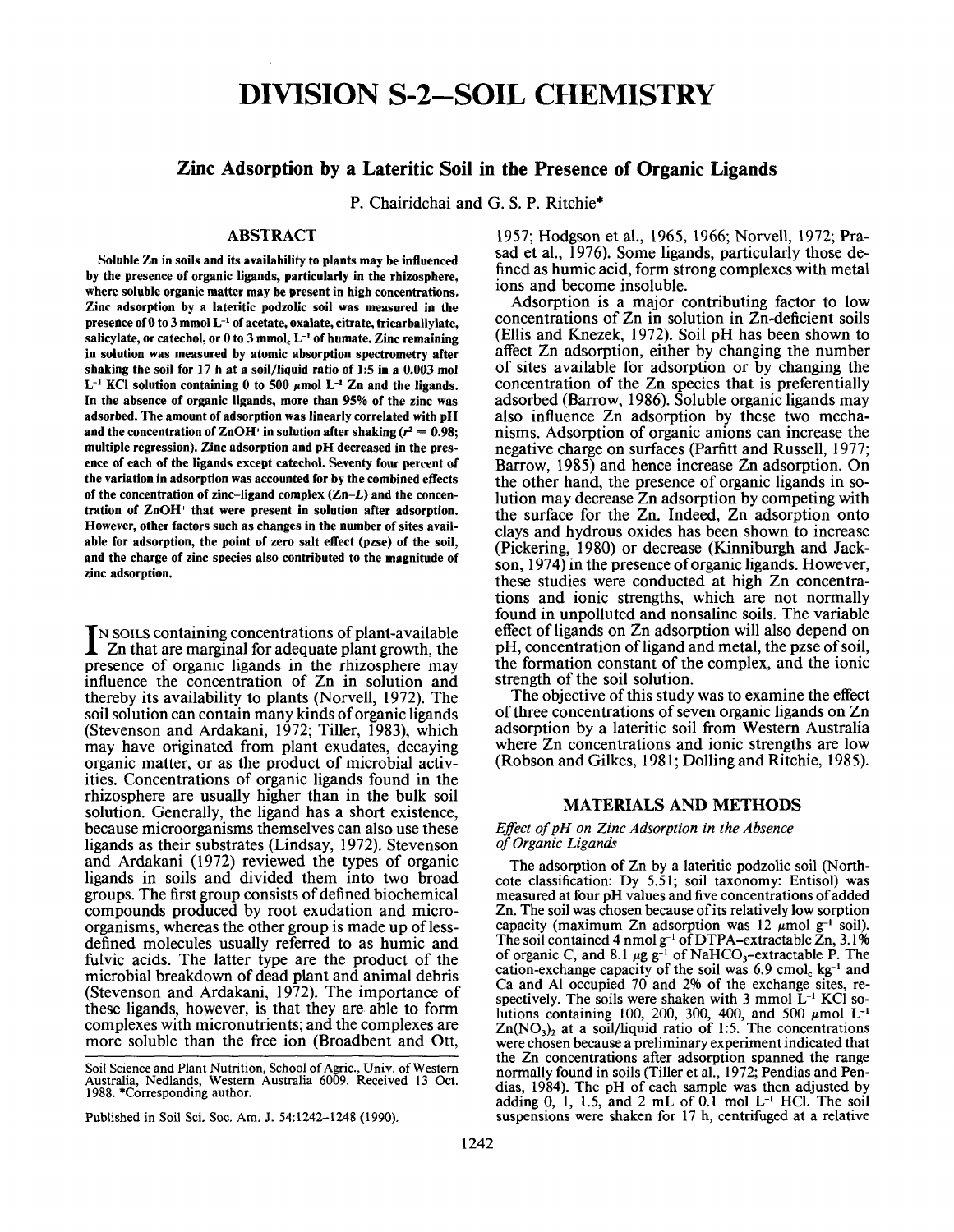

Fig. 1. Zinc adsorbed (a) as a function of Zn remaining in solution Fig. I. Zinc adsorbed (a) as a function of Zn remaining in solution at pH 3.8 ( $\diamond$ ), 4.1 (a), 4.4 ( $\diamond$ ), and 5.6 ( $\Box$ ) and (b) as a function of pH at 0.5 ( $\Box$ ), 1.0 ( $\blacklozenge$ ), 1.5 ( $\blacktriangle$ ), 2.0 ( $\diamond$ ) and 2.5 ( $\blacksquare$ )  $\mu$ mol of added Zn per gram of soil. added Zn per gram of soil.

centrifugal force of  $1000$  *g* for 15 min, and filtered  $\left($  < 0.45  $\mu$ m). Adsorption after 17 h was >98% of adsorption after 20 d. 20 d.

The pH of nitrates was measured with a Beckman model The pH of filtrates was measured with a Beckman model \$71 pH meter; the concentrations of Zn were determined if!71 pH meter; the concentrations of Zn were determined by atomic absorption spectrometry. The amount of Zn that by atomic absorption spectrometry. The amount of Zn that was adsorbed was estimated from the difference between the was adsorbed was estimated from the difference between the initial and the final concentrations. Zinc adsorption in the initial and the final concentrations. Zinc adsorption in the absence of the ligand, but at the same final pH as was ob- served in the presence of each concentration and type of served in the presence of each concentration and type of ligand, was estimated by interpolation of five curves of Zn ligand, was estimated by interpolation of five curves of Zn adsorbed in the absence of ligands vs. pH. The curves were adsorbed in the absence of ligands vs. pH. The curves were constructed at constant final concentrations of 6, 8, 10, 12 and 14  $\mu$ mol L<sup>-1</sup> from equations fitted to the data in Fig. 1a. absence of the ligand, but at the same final pH as was ob-

#### *Zinc Adsorption in the Presence of Ligands Zinc Adsorption in the Presence ofLigands*

The adsorption of Zn by the same soil was measured at The adsorption of Zn by the same soil was measured at six Zn concentrations in the presence of three concentrations six Zn concentrations in the presence ofthree concentrations of each of seven organic ligands. The ligands varied in the of each of seven organic ligands. The ligands varied in the number and type of functional groups and the ability to number and type of functional groups and the ability to complex Zn (Table 1). The Zn concentrations were the same complex Zn (Table 1). The Zn concentrations were the same as in the pH experiment. The concentrations of the proton-<br>ated ligands were 0, 1, and 3 mmol  $L^{-1}$  in 3 mmol  $L^{-1}$  KCl,<br>except that for humic acid concentrations of 0, 1, and 3 mmol<sub>c</sub> L<sup>-1</sup> were used, because its molecular weight is un-<br>known. These concentrations were chosen so that after ad-<br>sorption by the soil, the concentrations remaining in solution were similar to those reported in the literature as commonly<br>found in most agricultural soils (Stevenson, 1982). Adsorp-<br>tion was measured as described in the pH experiment. as in the pH experiment. The concentrations of the protonated ligands were 0, 1, and 3 mmol  $L^{-1}$  in 3 mmol  $L^{-1}$  KCl,  $mmol<sub>c</sub> L<sup>-1</sup>$  were used, because its molecular weight is unknown. These concentrations were chosen so that after adsorption by the soil, the concentrations remaining in solution were similar to those reported in the literature as commonly found in most agricultural soils (Stevenson, 1982). Adsorp-

#### *Ligand Adsorption Ligand Adsorption*

The adsorption of six organic ligands by the same soil was The adsorption of six organic ligands by the same soil was measured at five concentrations of each ligand.

measured at five concentrations of each ligand.<br>Twenty milliliters each of salicylic, oxalic, and tricarbal-<br>lylic acids, at concentrations of 0, 1, 2, 5 and 10 mmol  $L^{-1}$ Twenty milliliters each of salicylic, oxalic, and tricarballylic acids, at concentrations of  $0, 1, 2, 5$  and 10 mmol  $L^{-1}$ 

**with the different ligands** *(L)* **before being added to the lateritic soil.** soil.

| Ligand          | $Zn-L$<br>species    | Total Zn as<br>$_{\rm Zn-L}$ |
|-----------------|----------------------|------------------------------|
|                 |                      | %                            |
| Acetate         | $Zn-L$               | $3 - 7$                      |
| Oxalate         | $Zn-L^{\circ}$       | 0                            |
|                 | $Zn-L^2$             | 99                           |
| Tricarballylate | $Zn-L^-$             | $5 - 13$                     |
|                 | ZnH L <sup>o</sup>   | $20 - 27$                    |
|                 | $ZnH2L$ <sup>+</sup> | $1 - 4$                      |
| Citrate         | $Zn-L^-$             | $93 - 99$                    |
| Salicylate      | $Zn-L^o$             | ${<}0.03$                    |
| Catechol        | $Zn-L^{\circ}$       | < 0.002                      |
|                 | $Zn - L^2$           | 0                            |
| Humate          | Unknown              | Unknown                      |

in 3 mmol L-' KC1 solution, were shaken with 4 g of soil in 3 mmol L-I KCl solution, were shaken with 4 g of soil for 17 h, centrifuged at relative centrifugal force of 1000 g for 15 min, and filtered  $(<0.45 \mu m$ ). A known aliquot of each filtrate was taken and the pH adjusted to  $\approx$ 3 with HCl.<br>The solutions were backtitrated with KOH using an auto-<br>mated titrator (Radiometer). The concentrations of HCl and KOH used varied from one ligand to another. The equiv- alence point was taken as the point at which the greatest alence point was taken as the point at which the greatest change in pH was observed. The concentration of the ligand change in pH was observed. The concentration of the ligand left in the solution was estimated from the difference in the left in the solution was estimated from the difference in the volume of alkali added to the blank filtrate (i.e., no ligand volume of alkali added to the blank filtrate (i.e., no ligand added) at the equivalence point and the volume of the alkali added) at the equivalence point and the volume ofthe alkali added to the filtrate from suspensions to which ligands had been added. An adsorption curve was then established by been added. An adsorption curve was then established by plotting the amount adsorbed  $(\mu$ mol g<sup>-1</sup>) vs. final concenplotting the amount adsorbed  $(\mu \text{mol } g^{-1})$  vs. final concentrations. The adsorption of citric and acetic acids were also determined by the same procedure, except that the concentrations used were  $0, 0.5, 1, 2,$  and 5 mmol  $L^{-1}$  for citric acid and  $0, 1.0, 2.1, 5.2,$  and  $10.4$  mmol  $L^{-1}$  for acetic acid. The adsorption of catechol was determined by the method of Beg et al. (1977). et al. (1977). each filtrate was taken and the pH adjusted to  $\approx$  3 with HCl. The solutions were backtitrated with KOH using an auto-KOH used varied from one ligand to another. The equivtrations used were  $0, 0.5, 1, 2,$  and 5 mmol  $L^{-1}$  for citric acid

#### *Speciation of Zinc*

The speciation of Zn in solutions before and after shaking The speciation of Zn in solutions before and after shaking with the soil was estimated using a chemical equilibrium with the soil was estimated using a chemical equilibrium program, TITRATOR (Cabaniss, 1987). The initial and final program, TITRATOR (Cabaniss, 1987). The initial and final solution concentrations of Zn did not exceed the solubility product of any known Zn hydroxide or carbonate com-<br>pound. Formation constants were taken from Lindsay (1979) and Martell and Smith (1977). The species considered were and MartelI and Smith (1977). The species considered were  $Zn^{2+}$ ,  $ZnOH^{+}$ ,  $Zn(OH)^{0/2}$ ,  $ZnCl^{+}$ , and the organic complexes given in Table 1. given in Table I. pound. Formation constants were taken from Lindsay (1979)

## **Determination of Point of Zero Salt Effect**

The pzse (Sposito, 1981) of the soil was estimated from The pzse (Sposito, 1981) of the soil was estimated from the mol g-' of H+ and OH- consumed by the soil in the the mol g-I of H+ and OH- consumed by the soil in the presence of nine amounts of  $0.1 \text{ mol L}^{-1}$  HCl or  $0.1 \text{ mol L}^{-1}$ KOH at three ionic strengths. The amounts of  $0.1 \text{ mol } L^{-1}$ <br>HCl used were  $0, 0.5, 1, 1.5, 2,$  and  $2.5 \text{ mL}$  and the amounts of 0.1 mol  $L^{-1}$  KOH were 0.5, 1, and 1.5 mL; ionic strengths were adjusted by using KCl at the concentrations of 0.5, 0.05,<br>and 0.005 mol L<sup>-1</sup>.<br>Twenty milliliters of KCL (ionic strength = 0.5, 0.05, or KOH at three ionic strengths. The amounts of  $0.1$  mol  $L^{-1}$ were adjusted by using KCl at the concentrations of 0.5, 0.05, and  $0.005$  mol  $L^{-1}$ .

0.005 mol L-1 ) and an aliquot of acid or alkali were added 0.005 mol L-l) and an aliquot of acid or alkali were added to 4 g soil, shaken for 17 h, centrifuged, and filtered  $(<0.45$  $\mu$ m). The pH of each filtrate was measured as described for the pH experiment.

the pH experiment. The pzse was estimated from the crossover point of the The pzse was estimated from the crossover point of the three curves of mol  $g^{-1}$  H<sup>+</sup>/OH<sup>-</sup> added vs. pH at each ionic strength and was found to be at pH 3.9. strength and was found to be at pH 3.9.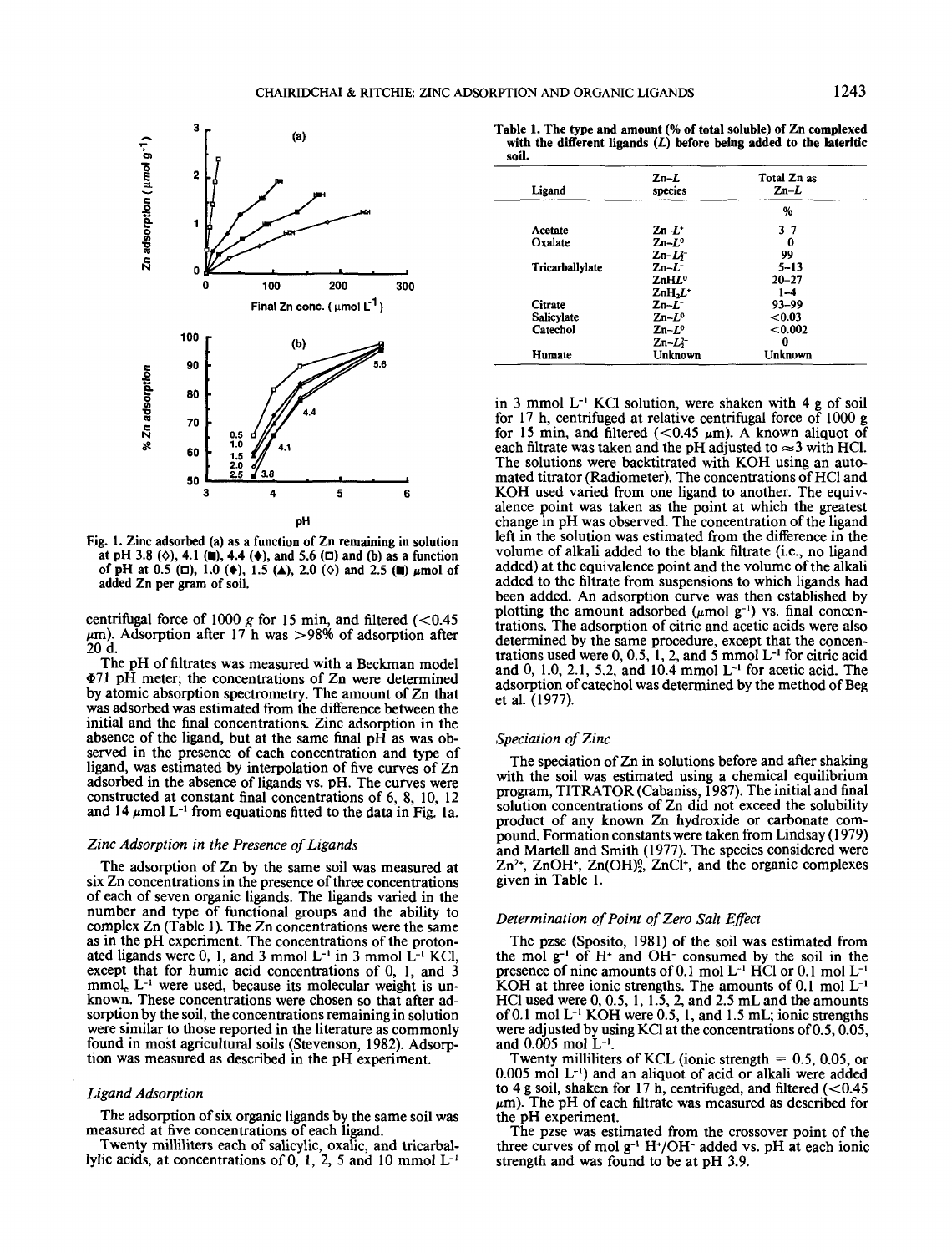1.6 3.1 6.5 102.4

|    | $Z_{n_{\tau}} = 100 \ \mu \text{mol} \ L^{-1}$ |                   |                   | $Z_{n_{\tau}} = 500 \ \mu \text{mol} \ L^{-1}$ |       |       |
|----|------------------------------------------------|-------------------|-------------------|------------------------------------------------|-------|-------|
| ъH | $Zn^{2+}$                                      | ZnCl <sup>+</sup> | ZnOH <sup>+</sup> | $Z_{n^{2+}}$                                   | ZnCl* | ZnOH* |

1.0 1.0 1.0 1.0

3.8 98.9 1.0 1.6 4.1 98.9 1.0 3.1 4.4 98.9 1.0 6.5 5.6 98.0 1.0 102.4

 $\dagger$  Zn<sub>T</sub> = total Zn concentration.<br> $\dagger$  Data presented have been multiplied by 10<sup>2</sup>.

3.8 4.1 4.4 5.6

## **RESULTS** RESULTS

98.9 98.9 98.9 98.0

#### **Effect of pH on Zinc Adsorption in the Absence** Effect of pH on Zinc Adsorption in the Absence **of Organic Ligands** of Organic Ligands

Zinc adsorption increased with increasing pH for Zinc adsorption increased with increasing pH for each concentration of Zn added. At a constant pH, Zn adsorption increased with increasing concentration of adsorption increased with increasing concentration of added Zn. The final Zn concentration in solution decreased with increasing pH (Fig. 1a). At 2.5  $\mu$ mol g<sup>-1</sup> of added Zn, Zn concentration decreased from 238 to 19  $\mu$ mol L<sup>-1</sup> when the pH value of the solution was adjusted from 3.8 to pH 5.6. The magnitude of the adjusted from 3.8 to pH 5.6. The magnitude of the decrease with increasing pH was smaller at the lower decrease with increasing pH was smaller at the lower Zn additions. The rate of increase in % Zn adsorption Zn additions. The 'rate of increase in % Zn adsorption with increasing pH was greatest at high Zn concentrations, with % Zn adsorption becoming similar (96–98%) added Zn. The final Zn concentration in solution decreased with increasing pH (Fig. 1a). At 2.5  $\mu$ mol g<sup>-1</sup> with increasing pH was greatest at high Zn concentra-

at all initial Zn concentrations at  $pH$  5.6 (Fig. 1b).<br>In the absence of organic ligands, the dominant Zn species in both final and initial solutions was  $Zn<sup>2+</sup>$ (Table 2); ZnCl+ formed  $\sim$  1% of all Zn species present.<br>The concentration of both species did not vary with pH. On the other hand, the concentration of ZnOH+ pH. On the other hand, the concentration of ZnOH+ increased nearly 100-fold when pH increased from 3.8 increased nearly 100-fold when pH increased from 3.8 to 5.6, even though it represented a very small per-<br>centage of total  $Zn$  (<1%). Zinc adsorption was well correlated  $(r^2 = 0.90)$  with  $ZnOH<sup>+</sup>$  in the final soil solution (Fig. 2a), but was not correlated with any of solution (Fig. 2a), but was not correlated with any of the other species in a way that made adsorption in-<br>dependent of pH (e.g., ZnCl<sup>+</sup>, Fig. 2b;  $r^2 \le 0.10$ ). dependent of pH (e.g., ZnCl<sup>+</sup>, Fig. 2b;  $r^2 \le 0.10$ ). In the absence of organic ligands, the dominant Zn The concentration of both species did not vary with to 5.6, even though it represented a very small per-

pendent of pH (e.g., ZnCl<sup>+</sup>, Fig. 2b;  $r^2 \le 0.10$ ).<br>Multiple regression of Zn adsorbed with pH and each soluble  $\overline{Z}$ n species in the final solution separately (Table 3) estimated that  $\geq$ 97% of Zn adsorption could be accounted for by each pair of parameters. The stan- dard partial regression coefficients indicated that both be accounted for py each pair of parameters. The stanparameters in each regression had an equal effect on  $Zn$  adsorption except when the  $Zn$  species was  $ZnOH<sup>+</sup>$ . dard partial regression coefficients indicated that both

Table 3. Multiple regression of Zn adsorption in the absence  $(-L)$  and presence  $(+L)$  of organic ligands. and presence  $(+L)$  of organic ligands.

| Parameters of<br>multiple regression with<br>$-\log Zn$ adsorbed | 72   |       | Absolute standard<br>partial<br>regression coefficient |               |
|------------------------------------------------------------------|------|-------|--------------------------------------------------------|---------------|
|                                                                  | -1.  | $+L$  | -L                                                     | $+L$          |
| pH<br>$-$ log $\mathbb{Z}n_{\tau}$ t                             | 0.98 | 0.38  | 1.6.<br>$1.\overline{6}2$                              | 0.36<br>0.69  |
| рH<br>$-\log Zn^{2+}$                                            | 0.98 | 0.029 | 1.60<br>1.62                                           | 0.038<br>1.62 |
| рH<br>$-\log ZnOH^*$                                             | 0.97 | 0.03  | 0.29<br>1.10                                           | 0.016<br>0.7  |
| pН<br>$-\log ZnCl^*$                                             | 0.98 | 0.031 | 1.61<br>1.63                                           | 0.16<br>0.059 |

 $\uparrow Zn_T = \text{total } Zn$  concentration.

In this case, ZnOH\* apparently accounted for far more In this case, ZnOH+ apparently accounted for far more of the variation in Zn adsorption than pH. of the variation in Zn adsorption than pH.

8.4 16.8 33.4

494.4 5.3 494.4 5.3 8.4 494.4 5.3 494.4 5.3 16.8 494.4 5.3 494.4 5.3 33.4

525.7 489.9 5.2 525.7

489.9 5.2

#### **Zinc Adsorption in the Presence of Organic Ligands** Zinc Adsorption in the Presence of Organic Ligands

Zinc adsorption and pH both decreased in the pres- ence of each organic ligand except catechol (Fig. 3). The pH djd not change significantly with the amount The pH did not change significantly with the amount of Zn addeti, and therefore the mean value is given in of Zn adde'd, and therefore the mean value is given in Fig. 3. The extent to which the ligands decreased Zn Fig. 3..The extent to which the ligands decreased Zn adsorption was in the order of citrate  $\geq$  oxalate  $>$  tricarballylate  $>$  humate  $>$  salicylate  $>$  acetate  $>$ tricarballylate  $>$  humate  $>$  salicylate  $>$  acetate  $>$  $\text{categorical} = 0$ . The order of the extent to which the pH decreased was citrate  $>$  tricarballylate  $>$  oxalate  $>$ salicylate  $>$  humate  $>$  acetate  $>$  catechol.<br>Zinc adsorption in the presence of each ligand was Zinc adsorption and pH both decreased in the presence of each organic ligand except catechol (Fig. 3). salicylate  $>$  humate  $>$  acetate  $>$  catechol.

then compared with Zn adsorption in the absence of then compared with Zn adsorption in the absence of the ligand but at the same final pH as observed in the presence of each concentration and type of ligand (Fig. 4). At a constant pH, the difference between Zn adsorption in the presence and in the absence of a ligand presence of each concentration and type of ligand (Fig. 4). At a constant pH, the difference between Zn ad sorption in the presence and in the absence of a ligand



**Fig. 2. The relationship between Zn adsorption and the concentra tion of (a) ZnOH<sup>+</sup> and (b) ZnCl<sup>+</sup> (mol L<sup>-1</sup>) in the final soil solution at pH 3.8 (** $\diamond$ **), 4.1 (** $\bullet$ **), 4.4 (** $\bullet$ **), and 5.6 (** $\Box$ **).** Fig. 2. The relationship between Zn adsorption and the concentration of (a)  $ZnOH^+$  and (b)  $ZnCl^+$  (mol  $L^{-1}$ ) in the final soil solution at pH 3.8 ( $\diamond$ ), 4.1 ( $\blacksquare$ ), 4.4 ( $\lozenge$ ), and 5.6 ( $\Box$ ).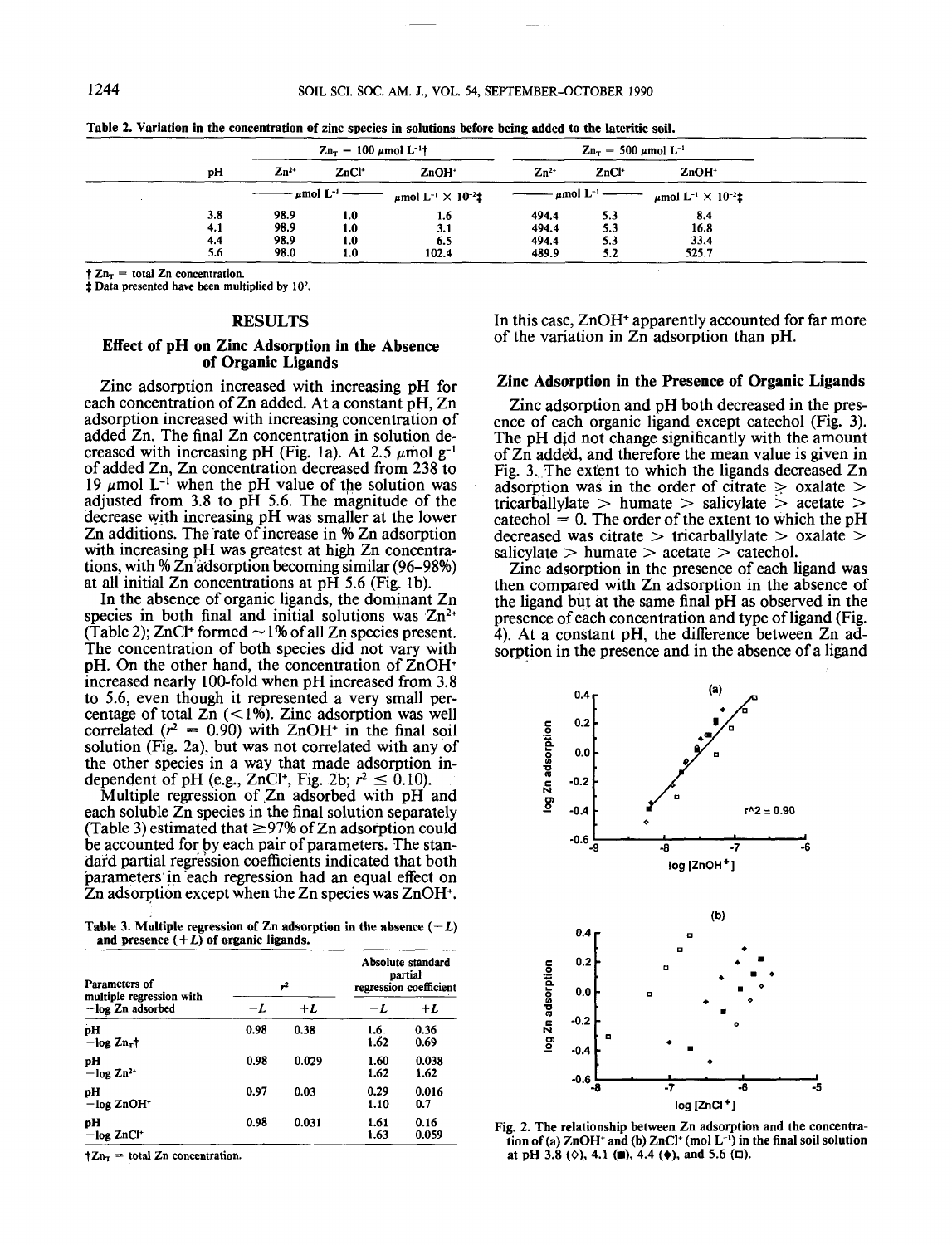varied from one ligand to another. Adsorption was less varied from one ligand to another. Adsorption was less in the presence than in the absence of citrate (at 1 mmol L<sup>-1</sup> only), oxalate, tricarballylate (at 1 mmol L<sup>-1</sup> only), acetate, or humate but was not affected by sa-<br>licylate or catechol. When the initial ligand concen-<br>tration was 1 mmol  $L^{-1}$ , the order in which the ligands decreased Zn adsorption was humate > oxalate > decreased Zn adsorption was humate > oxalate >  $citrate > tricarballylate > acetate > salicylate = ca-  
techol = 0. However, when the initial concentration$ of the ligand was  $3 \text{ mmol } L^{-1}$ , citrate was less effective than acetate, and tricarballylate had a similar effect to only), acetate, or humate but was not affected by salicylate or catechol. When the initial ligand concen $c$ itrate  $>$  tricarballylate  $>$  acetate  $>$  salicylate  $=$  caacetate.

acetate. In the presence of organic ligands, Zn in the initial In the presence of organic ligands, Zn in the initial and final solutions was present as free  $Zn^{2+}$ , hydrolyzed Zn, and complexed forms. The percent Zn in complexed forms depended on the formation constant, pH, and the relative concentrations of Zn and the ligand. Oxalate and citrate complexed almost 100% of added plexed forms depended on the formation constant, pH, and the relative concentrations of Zn and the ligand. Oxalate and citrate complexed almost 100% of added

Zn, whereas salicylate and catechol complexed very Zn, whereas salicylate and catechol complexed very little (Table 1). Zinc adsorption in the presence of or-<br>ganic ligands was not correlated with either ZnOH<sup>+</sup> (r<sup>2</sup>  $= 0.37$ ) or  $Zn-L$  ( $r^2 = 0.06$ ) in the final solution. On the other hand, multiple regression of adsorption with the other hand, multiple regression ofadsorption with the concentrations of both species gave a much better the concentrations of both species gave a much better correlation ( $r^2 = 0.74$ ). In the presence of ligands that complexed only a small proportion of total Zn (ace- tate, salicylate, and catechol), the correlation between tate, salicylate, and catechol), the correlation between  $\alpha$  adsorption and ZnOH+ concentration was good  $(r^2)$  $= 0.85$ ) Multiple regressions of Zn adsorbed with pH and each Zn species separately (Table 3) were not able and each Zn species separately (Table 3) were not able to account for Zn adsorption adequately ( $r^2 \le 0.38$ ).<br>The decrease in Zn adsorption due to the presence little (Table 1). Zinc adsorption in the presence of orcomplexed only a small proportion of total Zn (ace-

of the organic ligands (estimated from the data in Fig. 4) increased linearly with the concentration of com-<br>plex species in final solutions  $(r^2 = 0.79)$  except in the presence of 3 mmol  $L^{-1}$  of citrate (Fig. 5). The decrease in Zn adsorption due to the presence of the organic ligands (estimated from the data in Fig. 4) increased linearly with the concentration of complex species in final solutions ( $r^2 = 0.79$ ) except in the



**Final Zn conc. (**  $\mu$ mol  $L^1$ )

**Fig. 3. Zinc adsorbed as a function of Zn remaining in solution in** Fig. 3. Zinc adsorbed as a function of Zn remaining in solution in the presence of  $0 \infty$ ,  $1 \left( \phi \right)$ , and  $3 \left( \mathbf{m} \right)$  mmol L<sup>-1</sup> of various organic **ligands.** ligands.



Final Zn conc. (  $\mu$ mol  $\textrm{L}^{\textrm{1}}$  )  $^{1}$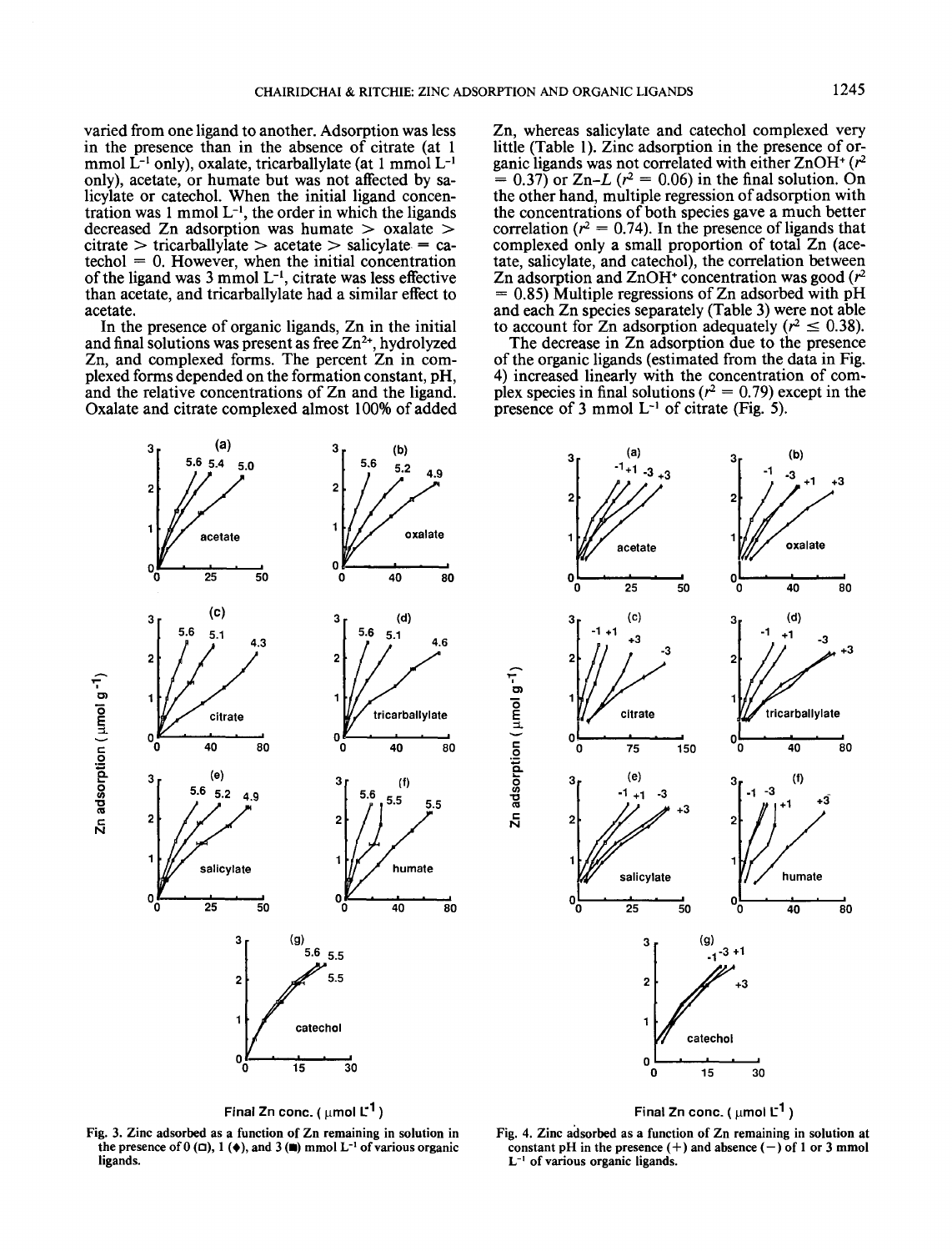

Fig. 5. The relationship between the decrease in zinc adsorption and Fig. 5. The relationship between the decrease in zinc adsorption and the concentration of the Zn-ligand complex formed with acetate the concentration of the Zn-ligand complex formed with acetate  $(\bullet)$ , oxalate  $(\triangle)$ , citrate  $(\diamond)$ , tricarballylate  $(\triangle)$ , salicylate  $(\blacksquare)$  and catechol  $(\square)$ .

#### **Ligand Adsorption** Ligand Adsorption

Acetate, oxalate, and salicylate were moderately ad- sorbed, whereas catechol was adsorbed slightly at high sorbed, whereas catechol was adsorbed slightly at high rates of addition, and citrate and tricarballylate apparently were not adsorbed at all (Fig. 6). Acetate, oxalate, and salicylate were moderately adparently were not adsorbed at all (Fig. 6).

### **DISCUSSION** DISCUSSION

Zinc adsorption by the lateritic soil at low Zn concentrations depended largely on the reactions of Zn in solution. Soil pH and competition between the soil surfaces and organic ligands were probably more im-<br>portant than changes in the number of sites available for adsorption. In the presence of organic ligands, the for adsorption. In the presence of organic ligands, the decrease in Zn adsorption was correlated with the ex- tent of the formation of Zn complexes with organic tent of the formation of Zn complexes with organic ligands and the hydroxyl ion. In the absence of organic ligands, the adsorption was correlated with the con-<br>centration of ZnOH+ in solution but neither the form of zinc being adsorbed nor the mechanism could be elucidated unequivocally. The effect of pH on adsorption in the absence of The effect of pH on adsorption in the absence of Zinc adsorption by the lateritic soil at low Zn conportant than changes in the number of sites available decrease in Zn adsorption was correlated with the exligands, the adsorption was correlated with the conelucidated unequivocally.

ligands appeared to affect the forms being adsorbed ligands appeared to affect the forms being adsorbed and/or the mechanism of adsorption. Some possible and/or the mechanism of adsorption. Some possible models for adsorption are: models for adsorption are:

$$
Zn^{2+} + S^{\nu-} = ZnS^{(2-\nu)+}
$$
 [1]

$$
ZnOH^{+} + S^{\gamma -} = ZnOHS^{(1-\gamma)+}
$$
 [2]

where  $S$  is a surface site for adsorption and  $y$  is the charge on the surface site.

charge on the surface site. Adsorption may also result in the displacement of Adsorption may also result in the displacement of H+ from a surface site or may be accompanied by the H+ from a surface site or may be accompanied by the co-adsorption of OH<sup>-</sup>. Both mechanisms would de-<br>crease solution pH. Equation 1 would cause some sol-<br>uble ZnOH<sup>+</sup> to dissociate, and therefore would be acuble ZnOH<sup>+</sup> to dissociate, and therefore would be accompanied by a rise in solution pH unless there was a concomitant displacement of H+ . Equation 2 would a concomitant displacement of H+. Equation 2 would induce the hydrolysis of  $Zn^{2+}$ , and therefore solution pH would decrease. In our work, the pH change was negligible and the ratio of moles of H+ /OH~ produced negligible and the ratio of moles ofH+/OH- produced to  $Zn$  adsorbed was  $< 0.1$ . However, it is difficult to deduce the mechanism of adsorption from pH<br>changes, because other soil surface sites may have ad-<br>sorbed H+/OH<sup>-</sup> released by Zn adsorption. crease solution pH. Equation 1 would cause some solcompanied by a rise in solution pH unless there was deduce the mechanism of adsorption from pH changes, because other soil surface sites may have adsorbed H<sup>+</sup>/OH<sup>-</sup> released by Zn adsorption.

orbed H<sup>+</sup>/OH<sup>-</sup> released by Zn adsorption.<br>The adsorption species and mechanisms cannot be elucidated from multiple regression because the log-



Fig. 6. The adsorption of catechol  $(\diamondsuit)$ , salicylate  $(\blacksquare)$ , acetate  $(\triangle)$ , oxalate  $(\diamondsuit)$ , tricarballylate  $(\square)$ , and citrate  $(\triangle)$  as a function of final solution concentration of each ligand. final solution concentration of each ligand. Fig. 6. The adsorption of catechol  $(\bullet)$ , salicylate  $(\blacksquare)$ , acetate  $(\triangle)$ ,

arithm of each Zn species and total  $Zn (Zn_T)$  concentration were linearly related to pH.  $ZnOH<sup>+</sup>$  was the only species that increased with pH and no other Zn species present in the final solution was linearly cor-<br>related with adsorption such that adsorption was in-<br>dependent of pH (Fig. 2).<br>The observation that pH and ZnOH<sup>+</sup> could account arithm of each Zn species and total  $\text{Zn}$  ( $\text{Zn}_{\text{T}}$ ) concenspecies present in the final solution was linearly correlated with adsorption such that adsorption was independent of pH (Fig. 2).

for slightly more of the variation in Zn adsorbed than  $ZnOH<sup>+</sup>$  alone might suggest that pH affected adsorption by more than just controlling the mechanism or the concentration of the adsorbing species (e.g., by changing the number of sites). However, the values of the absolute partial regression coefficients for each pa- rameter indicated that the effect of ZnOH+ rameter indicated that the effect of ZnOH+ on Zn adrameter indicated that the effect of ZnOH<sup>+</sup> on Zn adsorption was far greater than that of pH. A possible reason for the number of charged sites not having a greater effect on adsorption could be that the amount greater effect on adsorption could be that the amount of Zn was too small to saturate the sites at any of the of Zn was too small to saturate the sites at any of the pH values investigated. Moreover, the low concentra- tion of electrolyte may have restricted the increase in tion of electrolyte may have restricted the increase in the number of adsorbed sites. Alternatively, pH may the number of adsorbed sites. Alternatively, pH may affect adsorption because the activities of the adsorbed affect adsorption because the activities ofthe adsorbed tion by more than just controlling the mechanism or the absolute partial regression coefficients for each papH values investigated. Moreover, the low concentraspecies may be pH dependent.

species may be pH dependent. Zinc adsorption has often been reported to increase Zinc adsorption has often been reported to increase markedly in the pH region that we investigated (Gadde markedly in the pH region that we investigated (Gadde and Laitinen, 1974; McKenzie, 1980). We did not ob- serve such great changes in adsorption with pH. The serve such great changes in adsorption with pH. The differences between the results found here and those differences between the results found here and those in previous studies could be due to the concentration in previous studies could be due to the concentration of Zn used and the concentration of background elec- trolyte. In our study, the Zn concentrations (0-2.5 trolyte. In our study, the Zn concentrations (0-2.5  $\mu$ mol g<sup>-1</sup>) were similar to those found in agricultural soils, whereas concentrations used in other studies soils, whereas concentrations used in other studies were probably too high  $(>50 \mu mol g^{-1})$  to exist in an unpolluted soil. McKenzie (1980) used 500  $\mu$ mol Zn  $g^{-1}$  MnO<sub>2</sub> and Gadde and Laitinen used  $>4$  mmol Zn  $g^{-1}$  MnO<sub>2</sub>. The final solution concentrations of Zn were not supersaturated with respect to ZnCO<sub>3</sub> or ZnO at the pH values  $\leq$ 8) they investigated and assuming and Laitinen, 1974; McKenzie, 1980). We did not obofZn used and the concentration of background elec $log pCO<sub>2</sub> = -2.5.$ 

 $\log pCO_2 = -2.5$ . In the presence of organic ligands, the speciation of Zn in solution was the major factor controlling Zn Zn in solution was the major factor controlling Zn adsorption. Both hydroxyl ions and organic ligands adsorption. Both hydroxyl ions and organic ligands were able to compete with the soil surfaces for Zn.<br>Seventy four percent of the variation in Zn adsorption could be accounted for by the combined effect of the could be accounted for by the combined effect of the concentrations of ZnOH<sup>+</sup> and Zn-L in the final soconcentrations of  $ZnOH<sup>+</sup>$  and  $Zn-L$  in the final solution. Other factors that contributed to the extent of adsorption could have been precipitation, the charge adsorption could have been precipitation, the charge Seventy four percent of the variation in Zn adsorption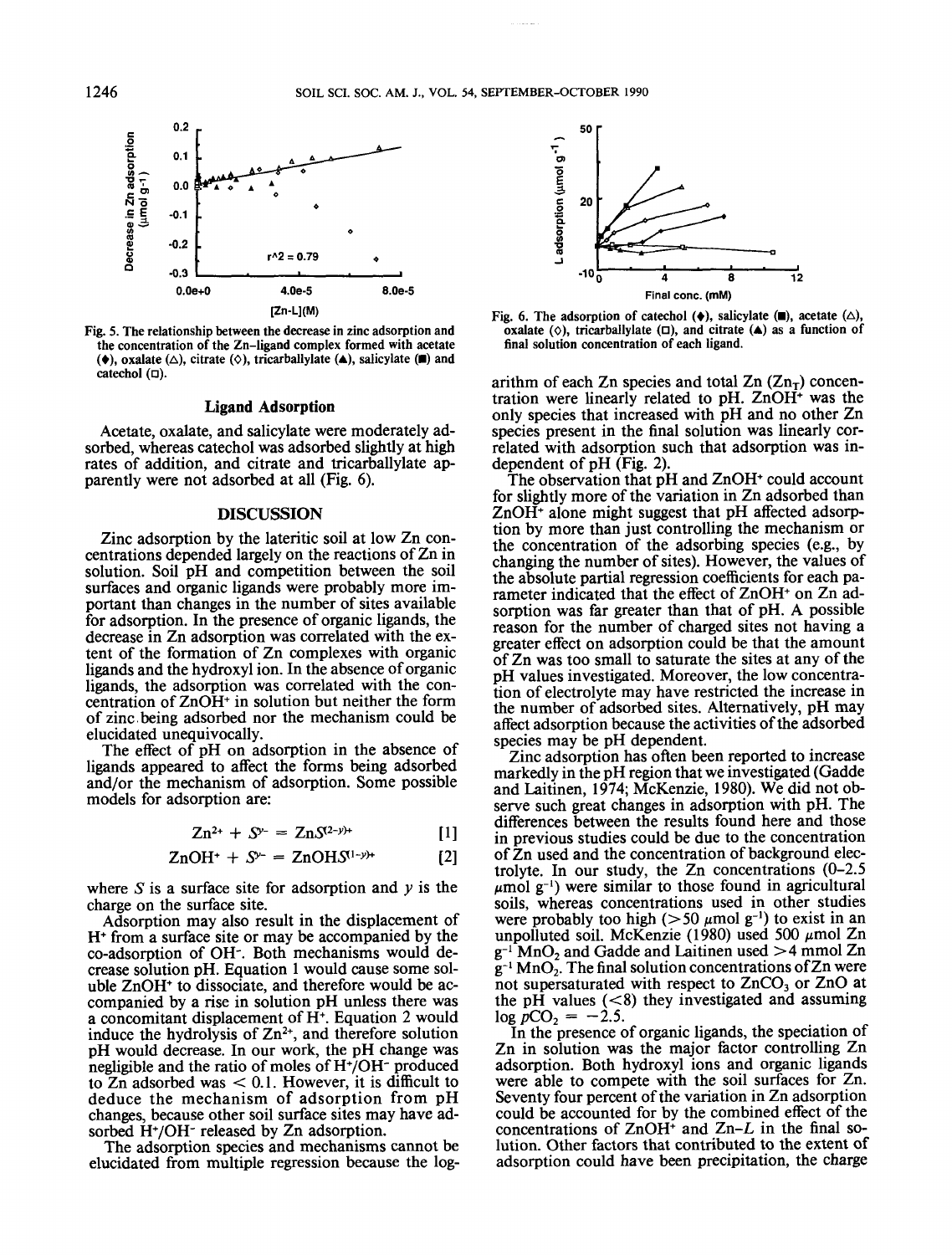of the complex, the difference between the pH of the soil and the pzse, and changes in the number of sites soil and the pzse, and changes in the number of sites available for adsorption of positively charged Zn spe- cies with pH. No change in Zn adsorption was observed in the No change in Zn adsorption was observed in the available for adsorption of positively charged Zn species with pH.

presence of catechol, presumably because it does not presence of catechol, presumably because it does not form a complex with Zn at the pH studied. The effect of catechol would be expected to be greater at pH 9 of catechol would be expected to be greater at pH 9 ± 1 when it complexes a larger percentage of total ± 1 when it complexes a larger percentage of total soluble Zn.

soluble Zn. Zinc adsorption in the presence of organic ligands Zinc adsorption in the presence of organic ligands that complexed  $\langle 1\%$  of total Zn (i.e., acetate, salic-<br>ylate, and catechol) could be explained by the single effect of the concentration of ZnOH+ in final solution effect of the concentration of ZnOH+ in final solution  $(r^2 = 0.85)$ . Zinc adsorption in the presence of salic-<br>ylate was almost the same in both the presence and absence of the ligand at constant pH. The decrease in absence of the ligand at constant pH. The decrease in Zn adsorption observed in Fig. 4e was therefore, we Zn adsorption observed in Fig. 4e was therefore, we concluded, due mainly to the drop in pH (which con-<br>sequently decreased ZnOH<sup>+</sup> formation, as already dissequently decreased ZnOH<sup>+</sup> formation, as already dis-<br>cussed).<br>The differences that were demonstrated when Zn that complexed  $\langle 1\% \rangle$  of total Zn (i.e., acetate, salicylate was almost the same in both the presence and cussed).

adsorption was compared at constant pH in the pres-<br>ence and absence of organic ligands (other than salic-<br>ylate, acetate, and catechol) indicated that the decrease in pH (and hence changes in ZnOH<sup>+</sup> ) was not the only in pH (and hence changes in ZnOH+) was not the only reason for the drop in Zn adsorption. The decrease in Zn adsorption at a constant pH was The decrease in Zn adsorption at a constant pH was The differences that were demonstrated when Zn adsorption was compared at constant pH in the presence and absence of organic ligands (other than salicylate, acetate, and catechol) indicated that the decrease reason for the drop in Zn adsorption.

also related to the concentration of Zn-complex species  $(Zn-L)$  in the final solution (Fig. 5). In the presence of all ligands, increasing the concentration of Zn-<br>*L* lowered Zn adsorption. There were two exceptions: Zn adsorption was higher in the presence of 3 mmol Zn adsorption was higher in the presence of 3 mmol  $L^{-1}$  of citrate than in its absence at a constant pH and the decrease in Zn adsorption due to tricarballylate the decrease in Zn adsorption due to tricarballylate was not as great as might be expected from the relationship in Fig. 5. The [ZnOH<sup>+</sup>] was lower in the prestionship in Fig. 5. The  $[ZnOH^+]$  was lower in the pres-<br>ence than in the absence of 3 mmol  $L^{-1}$  citrate, and therefore changes in ZnOH<sup>+</sup> concentration were un-<br>likely to have been the cause of increased Zn adsorp-<br>tion. Precipitation of the Zn complexes could have been occurring, but no solubility data could be found to confirm or reject this hypothesis. However, other to confirm or reject this hypothesis. However, other citrate salts are known to be quite insoluble (e.g., Ca citrate salts are known to be quite insoluble (e.g., Ca citrate). Another possibility was that the formation of citrate). Another possibility was that the formation of negatively charged complexes (rather than neutral or negatively charged complexes (rather than neutral or positive complexes) could have affected adsorption. Both tricarballylate and citrate form negatively charged complexes with Zn. In the presence of 3 mmol charged complexes with Zn. In the presence of 3 mmol  $L^{-1}$  of citrate or tricarballylate, the pH of each system decreased to 4.3 and 4.6, respectively, which are both decreased to 4.3 and 4.6, respectively, which are both above the pzse of the soil (pH  $\sim$ 3.9). The increase in positive charge sites on the soil surfaces could have positive charge sites on the soil surfaces could have favored the adsorption of negatively charged complexes favored the adsorption ofnegatively charged complexes and thereby counterbalanced a decrease in adsorption and thereby counterbalanced a decrease in adsorption cies  $(Zn-L)$  in the final solution (Fig. 5). In the presence of all ligands, increasing the concentration of  $Zn-$ L lowered  $\overline{Z}$ n adsorption. There were two exceptions: tionship in Fig. 5. The  $[ZnOH<sup>+</sup>]$  was lower in the preslikely to have been the cause of increased Zn adsorption. Precipitation of the Zn complexes could have positive complexes) could have affected adsorption. Both tricarballylate and citrate form negatively due to complexing in solution.

due to complexing in solution.<br>Oxalate also forms a negatively charged complex.<br>In this case, however, the pH of the soil (4.9–5.2) was well above the pzse and therefore the adsorption of well above the pzse and therefore the adsorption of the negatively charged complexes was possibly too the negatively charged complexes was possibly too small to counterbalance the decrease in Zn adsorption.<br>For humate, the amount of complexes formed could Oxalate also forms a negatively charged complex. In this case, however, the pH of the soil  $(4.9-5.2)$  was

not be calculated because the equilibrium constant for not be calculated because the equilibrium constant for the formation of a Zn-humate complex is not known. the formation of a Zn-humate complex is not known. For humate, the amount of complexes formed could

Nonetheless, the percentage decrease in Zn adsorption Nonetheless, the percentage decrease in Zn adsorption (49%) at constant pH was the largest observed for all (49%) at constant pH was the largest observed for all the ligands. Comparison with the data of Zn adsorption in the presence of the other organic ligands suggests that most of the Zn was in a form complexed the ligands. Comparison with the data of Zn adsorption in the presence of the other organic ligands sugwith humate.

with humate. The adsorption of the ligands may have increased The adsorption of the ligands may have increased the number of negatively charged sites (Barrow, 1985) the number of negatively charged sites (Barrow, 1985) and hence the adsorption of Zn. Such a mechanism and hence the adsorption of Zn. Such a mechanism does not appear to have been important in these ex- periments, presumably because the number of sites periments, presumably because the number of sites available were in excess in the natural soil for the low available were in excess in the natural soil for the low Zn concentrations that were used. Studies that have Zn concentrations that were used. Studies that have shown that the presence of acetate increased Zn adsorption (Bar-Yosef et al., 1975; Kinniburgh and Jackson, 1974) were carried out at much higher concentrations of Zn  $(10^{-3} \text{ mol L}^{-1})$  so that the number of negatively charged sites for adsorption may have been negatively charged sites for adsorption may have been does not appear to have been important in these exshown that the presence of acetate increased Zn adsorption (Bar-Yosefet al., 1975; Kinniburgh and Jackson, 1974) were carried out at much higher concenlimiting in the absence of the ligands.

limiting in the absence of the ligands. In conclusion, pH and the presence of organic li- gands controlled the reactions of Zn in solution and gands controlled the reactions of Zn in solution and thereby influenced the adsorption of Zn by the lateritic thereby influenced the adsorption ofZn by the lateritic soil at low concentrations of Zn in solution. soil at low concentrations of Zn in solution. In conclusion, pH and the presence of organic li-

#### REFERENCES

- Barrow, N.J. 1985. Reactions of anions and cations with variable charge soils. Adv. Agron. 38:183-230.
- Barrow, N.J. 1986. Testing a mechanistic model: IV. Describing the effects of pH on zinc retention by soils. J. Soil Sci. 37:295-302.
- Bar-Yosef, B., A.M. Posner, and J.P. Quirk. 1975. Zinc adsorption and diffusion in goethite pastes. J. Soil Sci. 26:1-21.
- Beg, M.M., Q.S. Usmani, and I.C. Shukla. 1977. Spectrophotometric determination of pyrocatechol, resorcinol and phloroglucinol with potassium iodate in dilute nitric acid. Analyst 102:306–307.
- Broadbent, F.E., and J.B. Ott. 1957. Soil organic matter-metal com- plexes: I. Factors affecting retention of various cations. Soil Sci. 83:419-427.
- Cabaniss, S.E. 1987. TITRATOR: An interactive program for aquatic equilibrium calculations. Environ. Sci. Technol. 21 :209-210. Dolling, P.J., and G.S.P. Ritchie. 1985. Estimates of soil solution
- ionic strength and the determination of pH in West Australian soils. Aust. J. Soil Res. 23:309-314.
- Ellis, B.G., and B.D. Knezek. 1972. Adsorption reactions of mi-cronutrients in soils. p. 59-78. *In* J.J. Mortvedt et al. (ed.) Mi-
- cronutrients in agriculture. SSSA, Madison, WI. Gadde, R.R., and H.A. Laitinen. 1974. Studies of heavy metal adsorption by hydrous iron and manganese oxides. Anal. Chern. 46:2022-2026.
- Hodgson, J.F., H.R. Geering, and W.A. Norvell. 1965. Micronu-<br>trient cation complexes in soil solution: Partition between complexed and uncomplexed forms by solvent extraction. Soil Sci. Soc. Am. Proc. 29:665-669.
- Hodgson, J.F., W.L. Lindsay, and J.F. Trierweiler. 1966. Micron-utrient cation complexing in soil solution: II. Complexing of zinc and copper in displaced solution from calcareous soils. Soil Sci. Soc. Am. Proc. 30:7
- Kinniburgh, D.G., and M.L. Jackson. 1974. Zinc and calcium ad-sorption by iron hydrous oxide gel. p. 141-203. *In* D.G. Kinneburgh (ed.) Cation adsorption by hydrous metal oxides. Univ. of Wisconsin Press, Madison.
- Lindsay, W.L. 1972. Inorganic phase equilibria of micronutrients in soils. p. 41-58. *In* J.J. Mortvedt et al. (ed.) Micronutrients in
- agriculture. SSSA, Madison, WI. Lindsay, W.L. 1979. Chemical equilibria in soils. John Wiley & Sons, New York.
- Martell, A.E., and R.M. Smith. 1977. Critical stability constants:<br>Other organic ligands. Vol. 3. Plenum Press, New York.<br>McKenzie, R.M. 1980. The adsorption of lead and other heavy metal<br>on oxides of manganese and iron. A
- 
- Norvell, W.A. 1972. Equilibria of metal chelates in soil solution. p. *115-138. In* J.J. Mortvedt et al. (ed.) Micronutrients in agriculture. SSSA, Madison, WI.
- Parfitt, R.L., and J.D. Russell. 1977. Adsorption on hydrous oxides: IV. Mechanisms of adsorption of various ions on goethite. J. Soil Sci. 28:297-305.